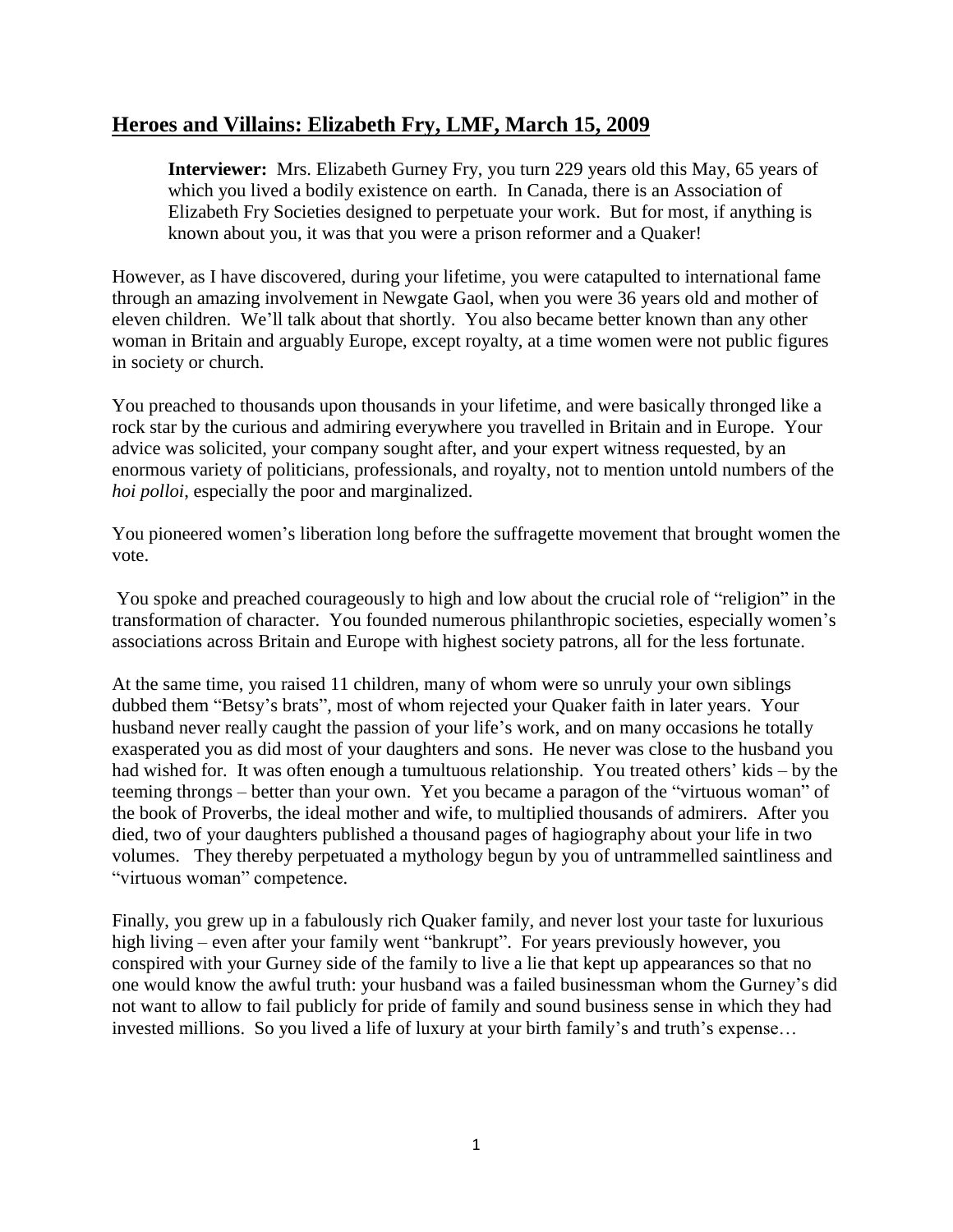**E. Fry:** Sir, this is really quite enough! I have practised the art of listening throughout a lifetime, first to God, and to others. I have listened to thee long enough to understand the criticisms all too well, that, may I suggest, smack of jealousy in no small portion?

Thou mayest as well add, since many do, that I repeatedly neglected my family in favour of my mission, going away months on end, anticipating full well the turmoil I'd return to. Thou mayest also say as many do that Holy Writ prevents a woman from performing public ministry; that a woman's place is in the home, pregnant, minding her children and supporting her husband; that a woman should not seek prominence apart from her husband.

Yes, I have struggled with these and similar issues all my married life. All my life too I have been nudged by an inner voice that I always have considered the promptings of the Holy Spirit. I was raised Quaker, yes, and indeed was born into a very wealthy Quaker family.

You may know that my childhood home is now the Law School of the University of East Anglia, that my father moved us to the country from our fashionable home and my birthplace on Magdalen Street in Norwich, the wealthiest neighbourhood in the world at the time.

I lived my entire life until our bankruptcy in 1828 wanting for nothing. Even that horrible experience that included our being excluded for a time from the Society of Friends, our very own Quaker church, my relatives, in particular my dearest brother Joseph John, supported all my missions very handsomely.

I believe you will find all my affairs are quite in order, including those of my husband. As to keeping up appearances, we really had no choice. And we really *did* have that money to spend, albeit it came not from my husband's business affairs that were really quite dismal, but from my beloved Gurney siblings.

**I:** Let's move on, Mrs. Fry.

I'd like to give a brief accounting of your life. Please help me out.

You were born Elizabeth Gurney to a Quaker family. Your father, Joseph Gurney, was a partner in Gurneys bank. The Gurney's and your mother, Catherine, part of the Barclay family, were among the founders of Barclays Bank that exists today. The Gurney name was a byword for fabulous wealth. Your mother died when you were only twelve years old. This was a terrible blow to you, who of all the kids were possibly most dependent upon your mother. As one of the oldest girls in the family, after her death you were partly responsible for the care and training of the younger children, including your brother Joseph John.

Joseph John Gurney, became famous for his abolitionist stance towards slavery and capital punishment, and was constant supporter of you, Elizabeth, throughout your entire reformer career. In fact, after your bankruptcy, he bankrolled you in all your mission endeavours.

**E. F.** Thou art right.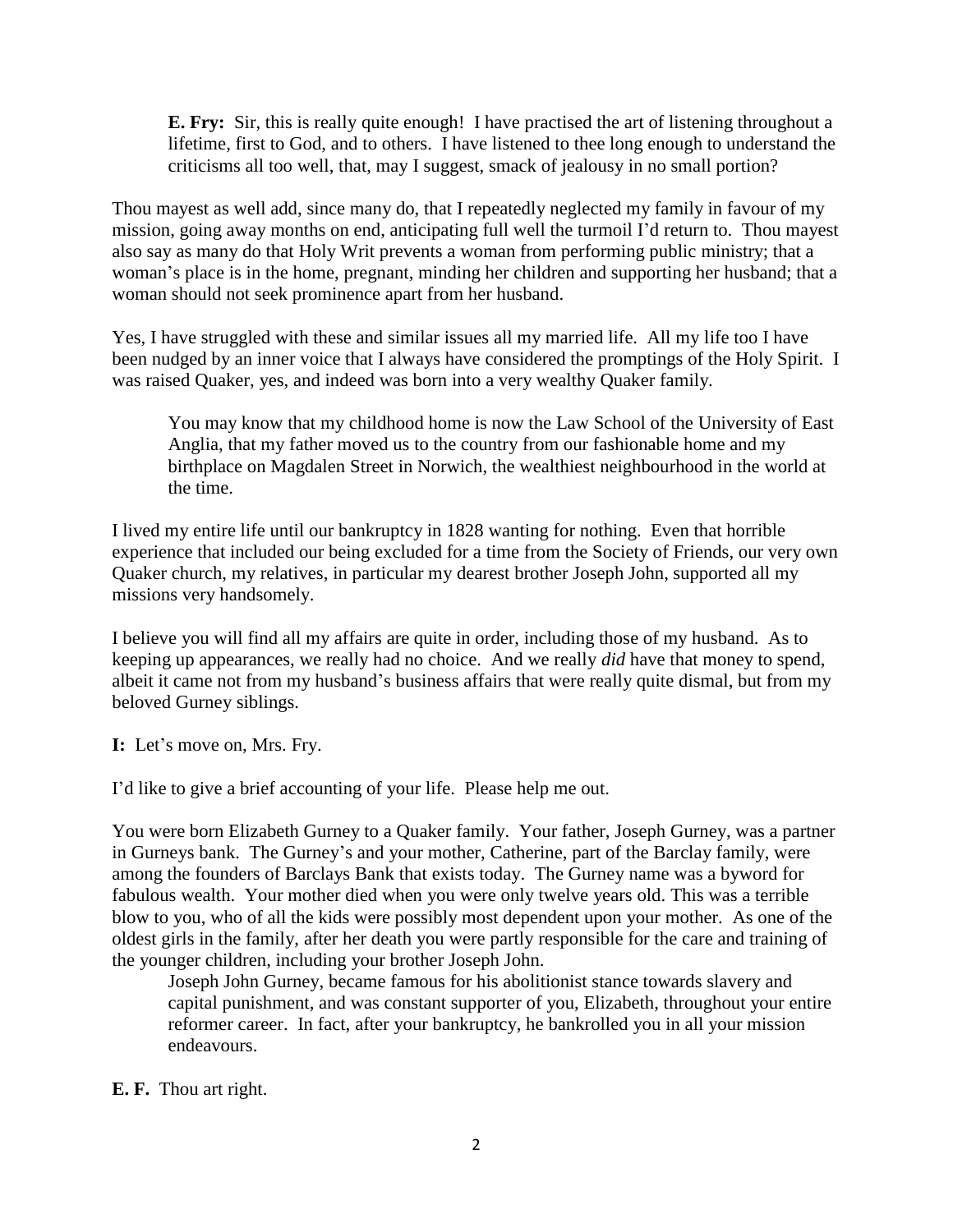I guess my stirrings as a social reformer began when I was 18 years old. I became deeply moved by the preaching of William Savery, an American Quaker. Motivated by his words, I took an interest in the poor, the sick, and the prisoners. I began to collect old clothes for the poor, visited those who were sick in my neighbourhood, and started a Sunday school in the summer house to teach children to read.

I met Joseph Fry, a banker and also a Plain Quaker, when I was twenty years old. He proposed to me twice, and I turned him down each time. The third time, I'll confess with a lot of pressure from family, I accepted. We were married on 19 August 1800 at the Norwich Goat Lane Friends Meeting House and moved to St. Mildred's Court in the City of London. We had eleven children in all born between 1801 and 1822. I was recorded as a Minister of the Religious Society of Friends in 1811.

We eventually took over Plashet House in East Ham, a grand estate, after Joseph's parents' death, where we lived from 1809 to 1829. After our disgraceful bankruptcy, we moved to Upton Lane in Forest Gate. Yes it is true, we were disassociated from the Quakers for 10 years due to the bankruptcy. Joseph never understood banking.

**I.** Wasn't William Savery legendary for his slavery abolitionist work in the States? Didn't he in fact give you the words that carried you through a lifetime of ministry?

**E. F.** He really did leave a mark on me. He truly changed my life course.

What eventually catapulted me into public notice was however my involvement at Newgate Gaol, that, with over 1,000 prisoners, was the largest and most notorious prison in all Britain. I first visited there in February 1813. Prompted by a family friend, Stephen Grellet, I first walked in there with only my niece. The conditions I saw horrified me. The women's section was horribly overcrowded, some of whom had not even received a trial. They did their own cooking and washing in the small cells in which they slept. The smell of unwashed bodies, urine and excrement, alcohol and rancid food, sweat, blood and vomit, was all-pervading. The noise of hundreds of voices screaming, bellowing, wailing and sobbing, including pitiable cries of babies, overwhelmed. The gaoler did not want us even to enter the women's section. He said our very lives were at risk. We persisted. We had enough clothing for all the babies, and we were determined to go in.

We prevailed. The gaoler opened the enormous gate, and we entered. Fully 300 women lived there, dozens of whom immediately crowded around us. But they did no harm. To my horror however, they crawled with lice.

Over the next three days, Anna and I clothed every baby, brought in bales of fresh straw for all the sick women, and generally showed love to all there. On the final day, we prayed with the women. Many openly wept. We did too.

Then I went home and had a long, luxurious bath. I got up afterwards, and stared out into the darkness for a long time. Something was deeply stirring.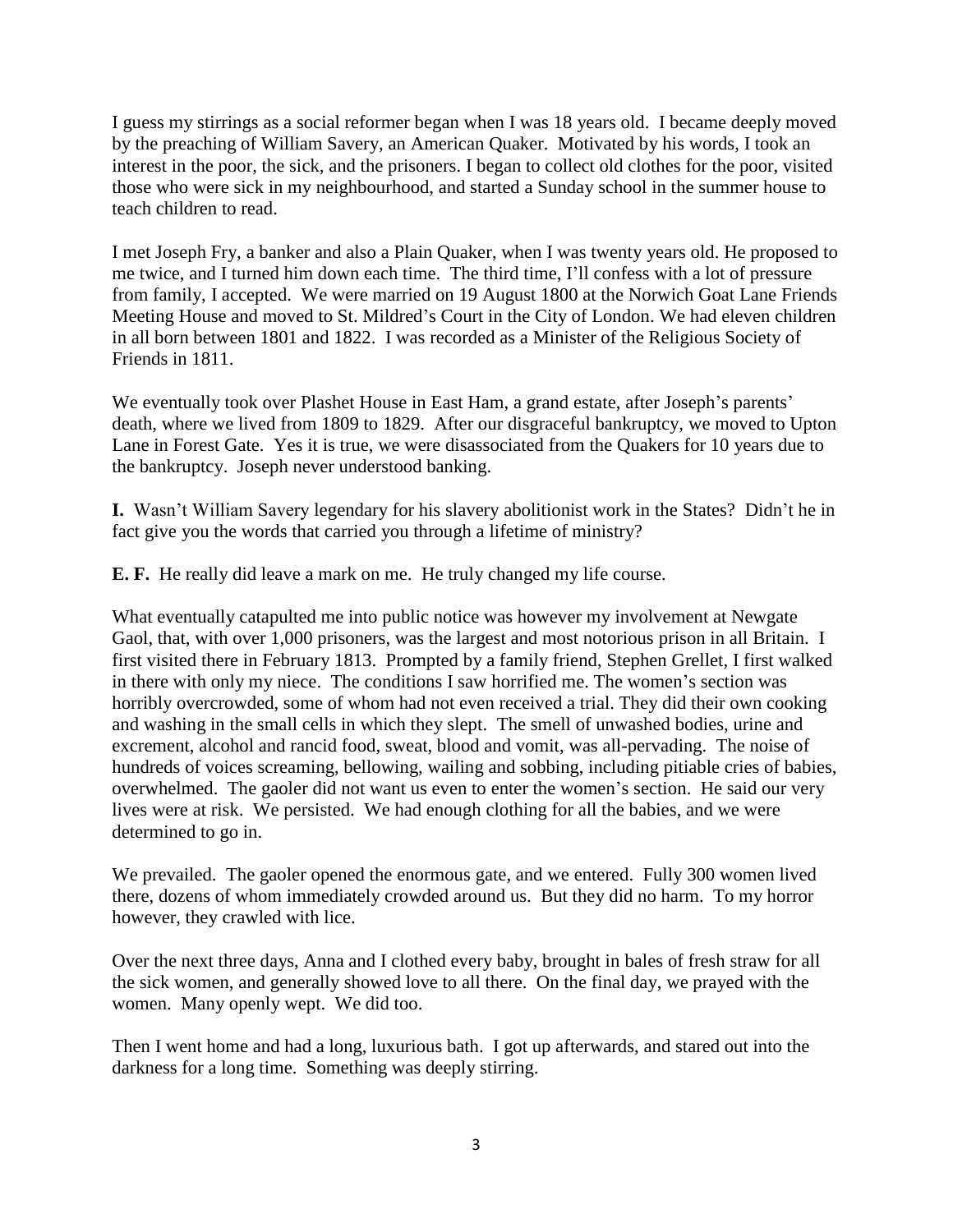I was unable however to further my work at Newgate Gaol for nearly four years because of difficulties within our Fry family, including serious financial troubles in the Fry bank. My dear daughter Betsy died during this time. She was only five years old. For the second time the Gurney's bailed us out financially – at enormous expense. But we now especially had to keep up appearances. This deeply galled. On top of that, at Gurney family insistence, six of my children went to live with various of the wealthy Gurney's, for it was urged that our creditors could not see us spend money on governors and tutors, but my children needed proper direction and education. Keeping it in the family ensured it was done with discretion and proprieties maintained.

I hated it! But my children, alas, many were so unruly… We moved too, to less expensive quarters, from where I'd first visited Newgate Gaol. At Christmas, 1816, I returned, this time by myself, and found the women's section as vile as four years before. In the interval, I kept up all my charitable work, and even visited a few other gaols.

When I returned, after just one session all alone with the women, I approached Newgate's governor, its chaplain, and two sheriffs about founding a school for the children inside. They were totally opposed to this, saying educating these children was an impossible task. However, let me say, they knew I had powerful connections, not least my brother-in-law, Thomas Fowell Buxton, later knighted, who with another Quaker friend founded in 1816 the **Society for the Reformation of Prison Discipline**, whose patron was none other than Prince William Frederick, Duke of Gloucester. Thomas went on to become a famous slavery abolitionist.

After they told me that I could not start such a school due to lack of space, I took matters into my own hands. I returned to the women's gaol, and promptly got the women to agree to free up one cell. They also appointed Mary Connor, in gaol for having stolen a watch, as first teacher. The authorities finally gave in, as well they might!

The next day I returned, formally installed Miss Connor as teacher, and opened for business the first school in British prison history, with 30 students.

**I.** But didn't you have some misgivings at least, Mrs. Fry? I mean, you were charting whole new territory. And please tell me about other pursuits of yours, for your reforming zeal by no means stopped at prison reform.

**E. Fry:** Oh yes! It's all in my 47 volumes of diaries you know, indeed, much else that no eye will ever read but the good Lord's. For many pages were crossed out or consigned to the fire.

As to prison visitation, there was great sense of accomplishment right from the start. And I quickly learned of deeper, darker parts of Newgate, where the condemned to die lived. I too went there.

I also knew already from my encounter with Newgate's authorities that if I continued such work, there would be many similar encounters with men in authority. Did I really want to be involved in such a world? Was it right that even more than before, I would be led away from my family? And was it the sin of pride urging me forward, or was God really calling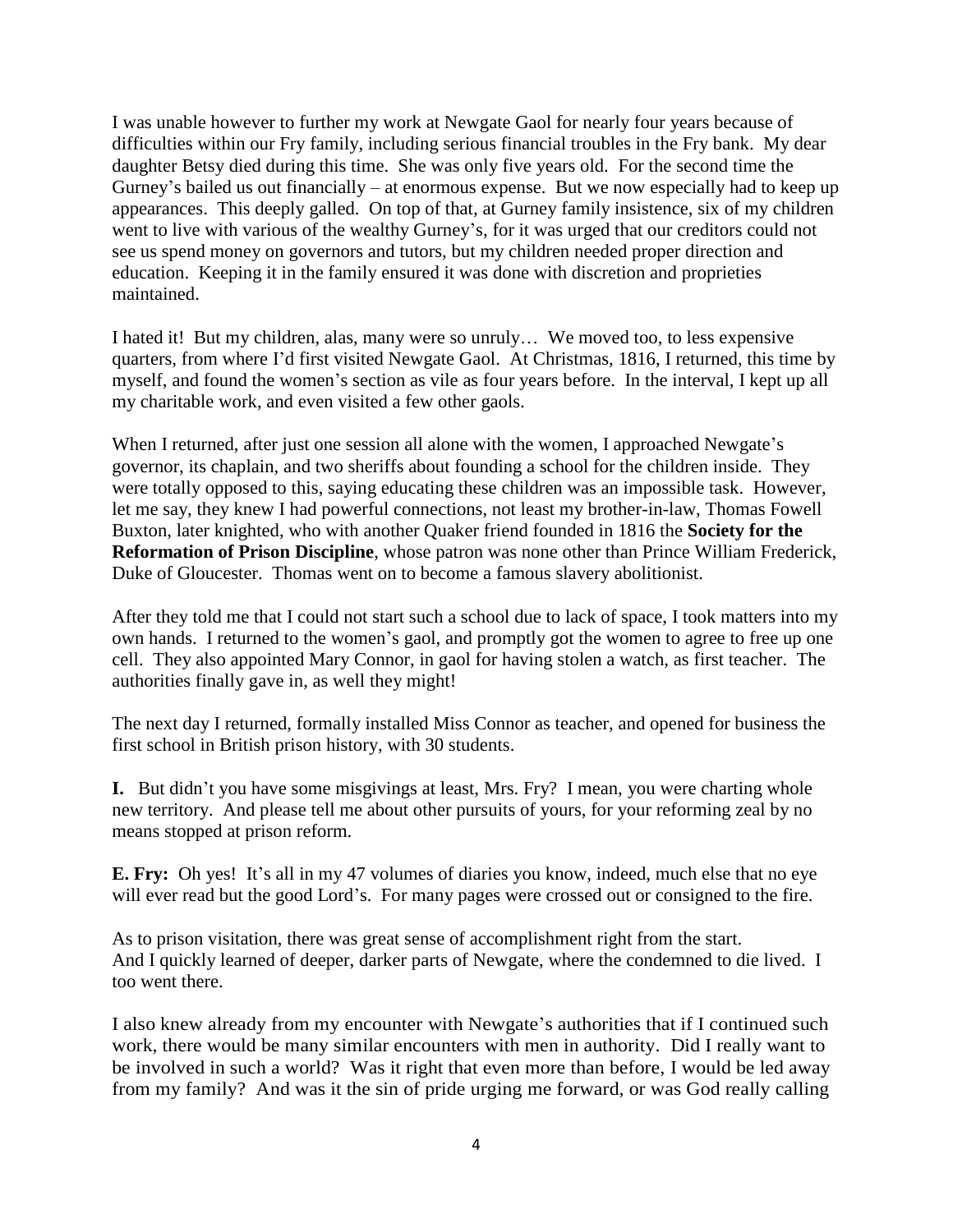me to something that was new? I was also acutely aware that no woman had ever done anything so bold.

I began to recognize the events at Newgate as critical, and that in some sense, there would be no turning back. A mass of conflicting feelings surged within. I was about to take on such a task at a time when women had no public role; I would inevitably be leaving my family for longer periods; and as a Quaker minister for five years by that time, I might be succumbing to what was creaturely/sinful. All these considerations caused intense anxiety, as did the thought of the reactions likely to result from family, Quaker colleagues and the world at large.

At the same time, the prospect of working among a group of people who were so desperately in need, and the knowledge that I had the skills and experience to undertake the task of relieving them, was exhilarating indeed. And also humbling, for by now, my Christian faith was well-established. And although it wavered at times of stress, I was convinced that I moved at God's command and that the inner voice that prompted me was indeed that of the Master. As to working alongside public men, I realized that my upbringing among the sophisticated company of Earlham, and my adult life had been spent among London's wealthy, cultivated and well-informed Quaker community. Therefore the prospect of spending time among people who had the control of human destiny in their hands was not daunting. In fact, for all the misgivings on the subject that I confided in my diaries, I knew I eventually moved among the rich and powerful with as much ease as among the prisoners of Newgate.

I soon began a system of supervision and required the women to sew and to read the Bible. In 1817 I helped found the **Association for the Reformation of the Female Prisoners in Newgate**. This led to the eventual creation of the **British Ladies' Society for Promoting the Reformation of Female Prisoners**, the first "nationwide" women's organization in Britain. In fact, I eventually formed societies of many kinds all across Britain and Europe every time I travelled, which became frequent.

Within two weeks, the workshop was a raging success, and it was quickly adopted throughout all London's gaols. You would not believe the revolutionary change to good order and cleanliness this brought to prisons and prisoners throughout Britain, and further afar!

 $\triangleright$  Also, every Friday, I began to do public Bible readings that eventually regularly drew the rich and the powerful to listen. Tears flowed each time.

Well, Thomas Fowell Buxton was elected to Parliament for Weymouth and began to promote my work among his fellow MPs. In 1818 I gave evidence to a House of Commons committee on the conditions prevalent in British prisons, becoming the first woman to present evidence in Parliament. I repeated this several times throughout my life. I became a noted and sought-out expert, I'll admit with due humility, the most noted.

My brother and I, Joseph John Gurney, also took up the cause of abolishing capital punishment. At that time, people in England could be executed for over 200 crimes. Early appeals to the Home Secretary were all rejected, until Sir Robert Peel became the Home Secretary, and we finally got a receptive audience, and saw great reduction in capital crimes.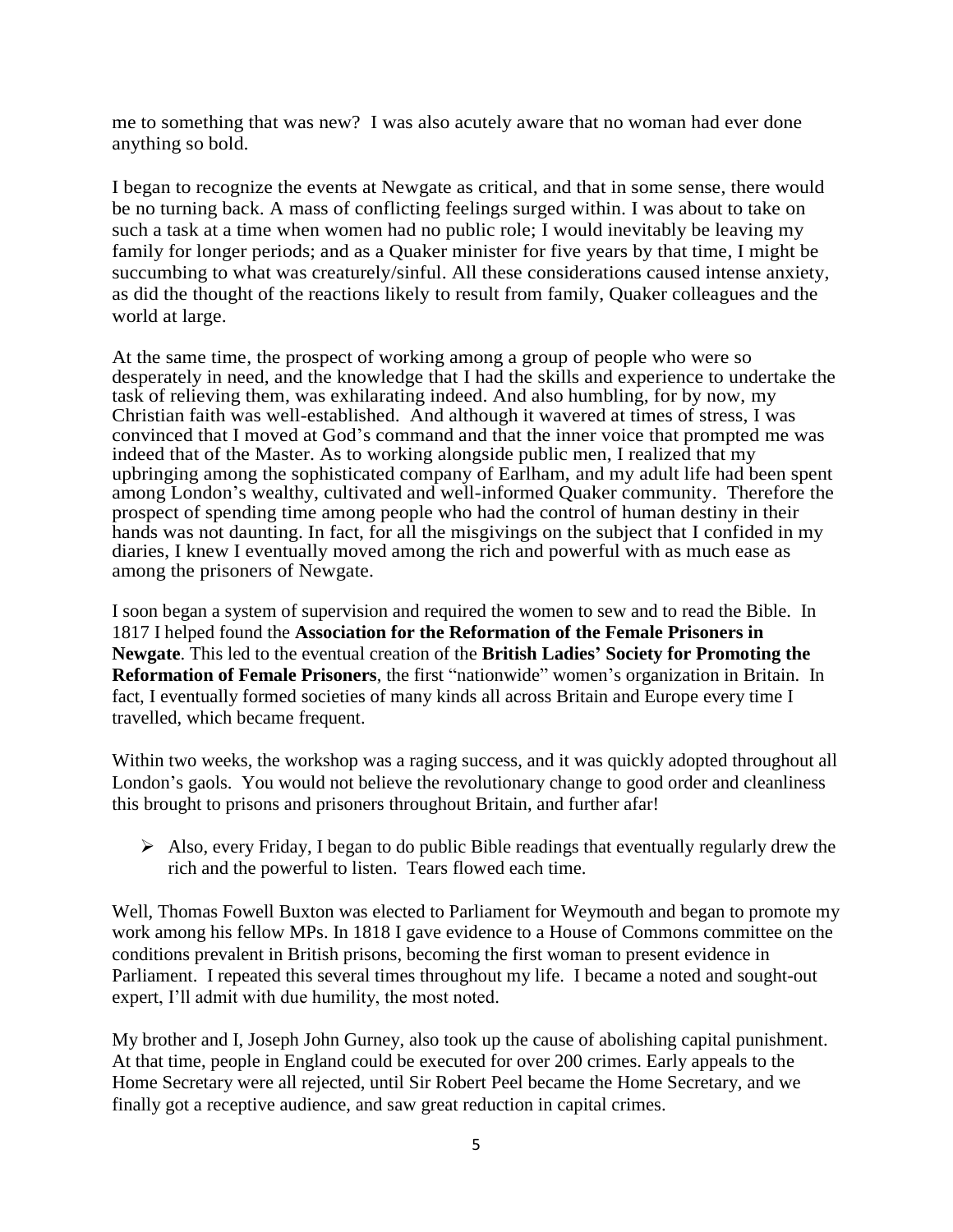We also persuaded Sir Robert to introduce a series of prison reforms that included the Gaols Act of 1823, arguably the most advanced piece of legislation of its kind at the time. That eventually led the way to the establishment of a professional system of prison administration and classification of prisoners throughout Britain. My brother and I also went on a tour of prisons in Great Britain, and published our findings of inhumane conditions in a book entitled *Prisons in Scotland and the North of England*. We eventually toured prisons throughout Europe, also making written reports replete with recommendations for the authorities.

As to other pursuits, yes. But they were all of a piece you know. I also helped the homeless, establishing a "nightly shelter" in London after seeing the body of a young boy on the streets in the winter of 1819/1820. In 1824, during a visit to Brighton, I instituted the Brighton District Visiting Society. The society arranged for volunteers to visit the homes of the poor and provide help and comfort to them. The plan was successful and was duplicated in other districts and towns across Britain.

In 1840 I opened a training school for nurses. The programme inspired a younger Florence Nightingale, who took a team of nurses to assist wounded soldiers in the Crimean War. She went on to reform nursing, and with that the role of women, around the world.

I also worked with my Quaker and Evangelical colleagues to abolish both slavery and the death penalty. Both eventually almost disappeared from the world.

**I.** You have already helped me understand some of your reforming zeal in the context of your life and times, Mrs. Fry. I guess I could wish you had simply been more honest about, say, your *complexity* and your *emotions*. No one knew, it seems and for instance, that you verged on alcohol and drug addictions, because of such medicinal use for your many bodily and emotional ailments. Sadly, by editing your diaries and thereby your life, by in your lifetime hiding your true financial status to keep up appearances, by attempting to remove all allusions in your diaries to your tortured faith racked with doubt, compounded by extreme self-doubts about your love of public life to the perceived detriment of your family life, you misled. Difficult relationships with your husband and your children in particular dogged your entire life and were intensely debilitating. You and your daughters after your death perpetrated somewhat a hoax about your "saintliness" that continued well into the twentieth century and is finally only changing into the twenty-first.

Why could you not have been, well, in a word, more *transparent*, and hence *accessible*?

**E. Fry** Sir, I thought I clearly informed thee of the need to keep up appearances!

**I.** Okay, Mrs. Fry!Okay.

Thank you for insights into your life.I'll try to sum up a life incredibly lived:

 You feared death throughout your adult life, as you feared the dark to the point of debilitation throughout your childhood. Yet you were perceived by thousands upon